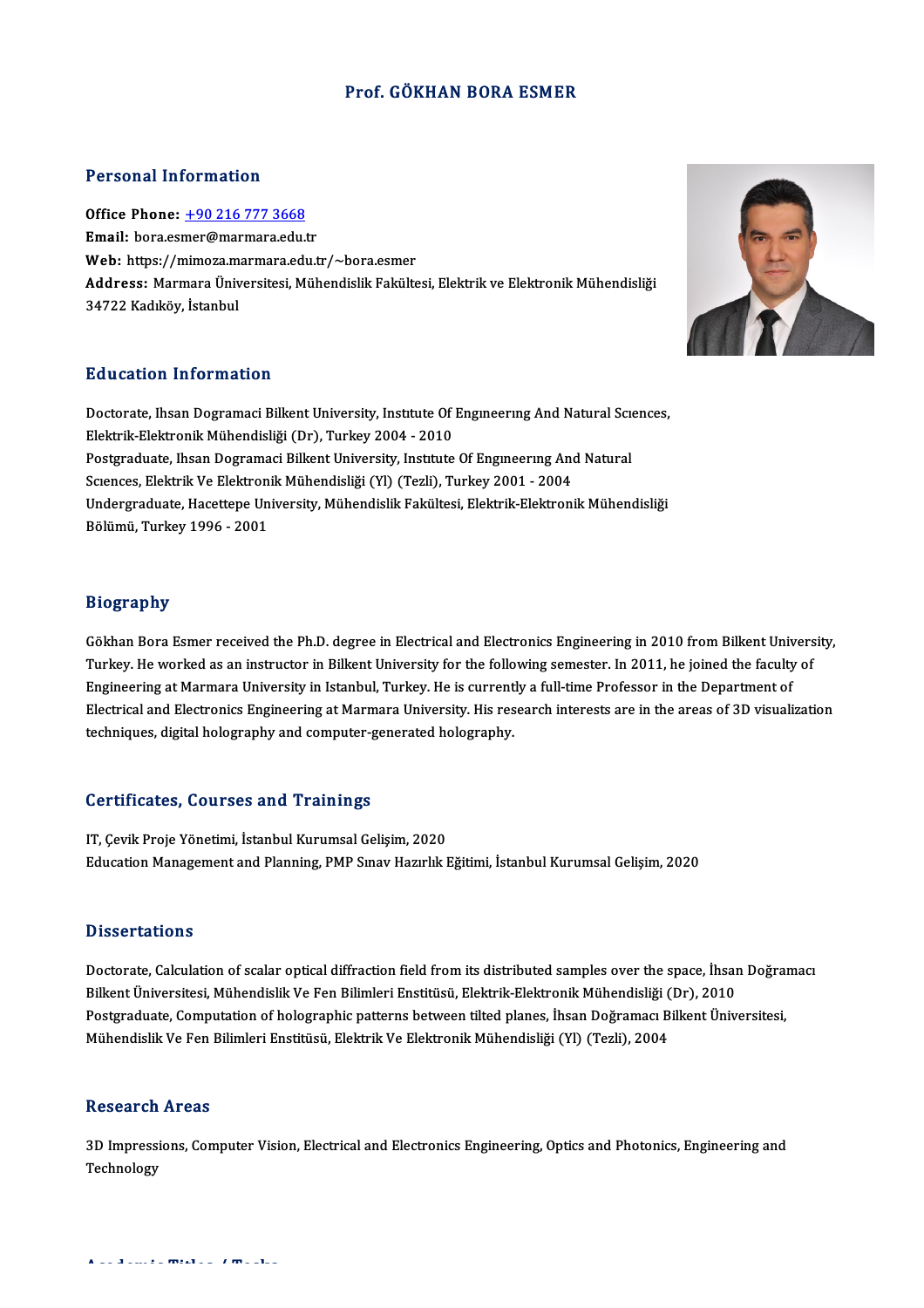#### Academic Titles / Tasks

Professor, Marmara University, Faculty Of Engineering, Electrical And Electronics Engineering, 2021 - Continues Associate Professor, Marmara University, Faculty Of Engineering, Electrical And Electronics Engineering, 2014 - 2021 Assistant Professor, Marmara University, Faculty Of Engineering, Electrical And Electronics Engineering, 2011 - 2014 Associate Professor, Marmara University, Faculty Of Engineering, Electrical And Electronics Engineering, 2014<br>Assistant Professor, Marmara University, Faculty Of Engineering, Electrical And Electronics Engineering, 2011<br>As Assistant Professor, Marmara University, Fa<br>Assistant Professor, Beykent University, Fac<br>Communications Engineering, 2010 - 2011<br>Lecturer, Ibean Docramesi Billiont Universit Assistant Professor, Beykent University, Faculty Of Engmeering-Architecture, Department Of Electronics And<br>Communications Engineering, 2010 - 2011<br>Lecturer, Ihsan Dogramaci Bilkent University, Faculty Of Engineering, Depar Communications Engineering, 2010 - 2011<br>Lecturer, Ihsan Dogramaci Bilkent University, Faculty Of Engineering, Department Of Electrical And Electronics<br>Engineering, 2010 - 2010 Research Assistant, Ihsan Dogramaci Bilkent University, Faculty Of Engineering, Department Of Electrical And Electronics Engıneerıng,2001 -2010

#### Academic and Administrative Experience

Marmara University, Faculty of Engineering, Elektrik-Elektronik Mühendisliği Bölümü, 2014 - 2017 Head of Department, Marmara University, Faculty of Engineering, Elektrik-Elektronik Mühendisliği Bölümü, 2011 - 2017

#### Courses

Optics, Postgraduate, 2018 - 2019 Engineering Project II, Undergraduate, 2018 - 2019 Circuit Theory II, Undergraduate, 2018 - 2019 Engineering Project II, Undergraduate, 2018 - 2019<br>Circuit Theory II, Undergraduate, 2018 - 2019<br>Introduction to Image Processing, Undergraduate, 2018 - 2019<br>Signals and Systems, Undergraduate, 2019 - 2019 Circuit Theory II, Undergraduate, 2018 - 2019<br>Introduction to Image Processing, Undergraduate,<br>Signals and Systems, Undergraduate, 2018 - 2019<br>Engineering Project L. Undergraduate, 2018 - 2019 Introduction to Image Processing, Undergraduate, 2<br>Signals and Systems, Undergraduate, 2018 - 2019<br>Engineering Project I, Undergraduate, 2018 - 2019<br>Advanced Signal Programs, Postgraduate, 2019 Signals and Systems, Undergraduate, 2018 - 2019<br>Engineering Project I, Undergraduate, 2018 - 2019<br>Advanced Signal Processing, Postgraduate, 2018 - 2019

#### Articles Published in Journals That Entered SCI, SSCI and AHCI Indexes

- rticles Published in Journals That Entered SCI, SSCI and AHCI Indexes<br>I. Interferometric Measurement of TGF-beta Induced Epithelial-Mesenchymal Transition of Tumor Cells<br>Varel B. ESMER C. B. ÜVET H Varol R. Abstract in Journals<br>Interferometric Measureme<br>Varol R., ESMER G. B. , ÜVET H.<br>APPLED SCIENCES PASEL vol Interferometric Measurement of TGF-beta Induced Epithelial-Mexicol R., ESMER G. B. , ÜVET H.<br>APPLIED SCIENCES-BASEL, vol.10, no.24, 2020 (Journal Indexed in SCI)<br>Accurate diffuestion field seleulation method based on J. 1, Varol R., ESMER G. B. , ÜVET H.<br>APPLIED SCIENCES-BASEL, vol.10, no.24, 2020 (Journal Indexed in SCI)<br>II. Accurate diffraction field calculation method based on L-1-norm minimization from three-<br>dimensional objects APPLIED SCIENCES-BASEL, vol.10, no.24, 2020 (Journal Indexed in SCI)<br>Accurate diffraction field calculation method based on L-1-nori<br>dimensional objects<br>ESMER G. B. Accurate di<br>dimensiona<br>ESMER G. B.<br>APPLIED OP APPLIED OPTICS, vol.58, no.5, 2019 (Journal Indexed in SCI) ESMER G. B.<br>APPLIED OPTICS, vol.58, no.5, 2019 (Journal Indexed in SCI)<br>III. Real-time computation of diffraction fields for pixelated spatial light modulators<br>Famor G. B. APPLIED OF<br>Real-time<br>Esmer G. B.<br>OPTICS EVP Real-time computation of diffraction fields for pixelated spatial light m<br>Esmer G. B.<br>OPTICS EXPRESS, vol.23, no.10, pp.12636-12647, 2015 (Journal Indexed in SCI)<br>An elsowithm for peoplution ophanoment of low peoplution pa Esmer G. B.<br>OPTICS EXPRESS, vol.23, no.10, pp.12636-12647, 2015 (Journal Indexed in SCI)<br>IV. An algorithm for resolution enhancement of low-resolution patterns captured by a sensor array<br>Femor C B **OPTICS EXP<br>An algorith<br>Esmer G. B.<br>OPTICS COM** An algorithm for resolution enhancement of low-resolution patterns c<br>Esmer G. B.<br>OPTICS COMMUNICATIONS, vol.313, pp.421-429, 2014 (Journal Indexed in SCI)<br>Fast computation of Freenal diffraction field of a three dimensiona Esmer G. B.<br>OPTICS COMMUNICATIONS, vol.313, pp.421-429, 2014 (Journal Indexed in SCI)<br>V. Fast computation of Fresnel diffraction field of a three-dimensional object for a pixelated optical<br>dovise
- OPTICS<br>Fast co<br>device<br>Esmor ( **Fast comp<br>device<br>Esmer G. B.<br>APPLIED OI** device<br>Esmer G. B.<br>APPLIED OPTICS, vol.52, no.1, 2013 (Journal Indexed in SCI) Esmer G. B.<br>APPLIED OPTICS, vol.52, no.1, 2013 (Journal Indexed in SCI)<br>VI. Exact diffraction calculation from fields specified over arbitrary curved surfaces<br>FOMER C. B. ONURAL L. ÖZAKTAS M. H.

- ESMER G. B., ONURAL L., ÖZAKTAŞ M. H.<br>OPTICS COMMUNICATIONS, vol.284, no.24, pp.5537-5548, 2011 (Journal Indexed in SCI) Exact diffraction calculation from fields specified over arbitrary curved surface<br>ESMER G. B. , ONURAL L., ÖZAKTAŞ M. H.<br>OPTICS COMMUNICATIONS, vol.284, no.24, pp.5537-5548, 2011 (Journal Indexed in SCI)<br>Diffraction field
- VII. Diffraction field computation from arbitrarily distributed data points in space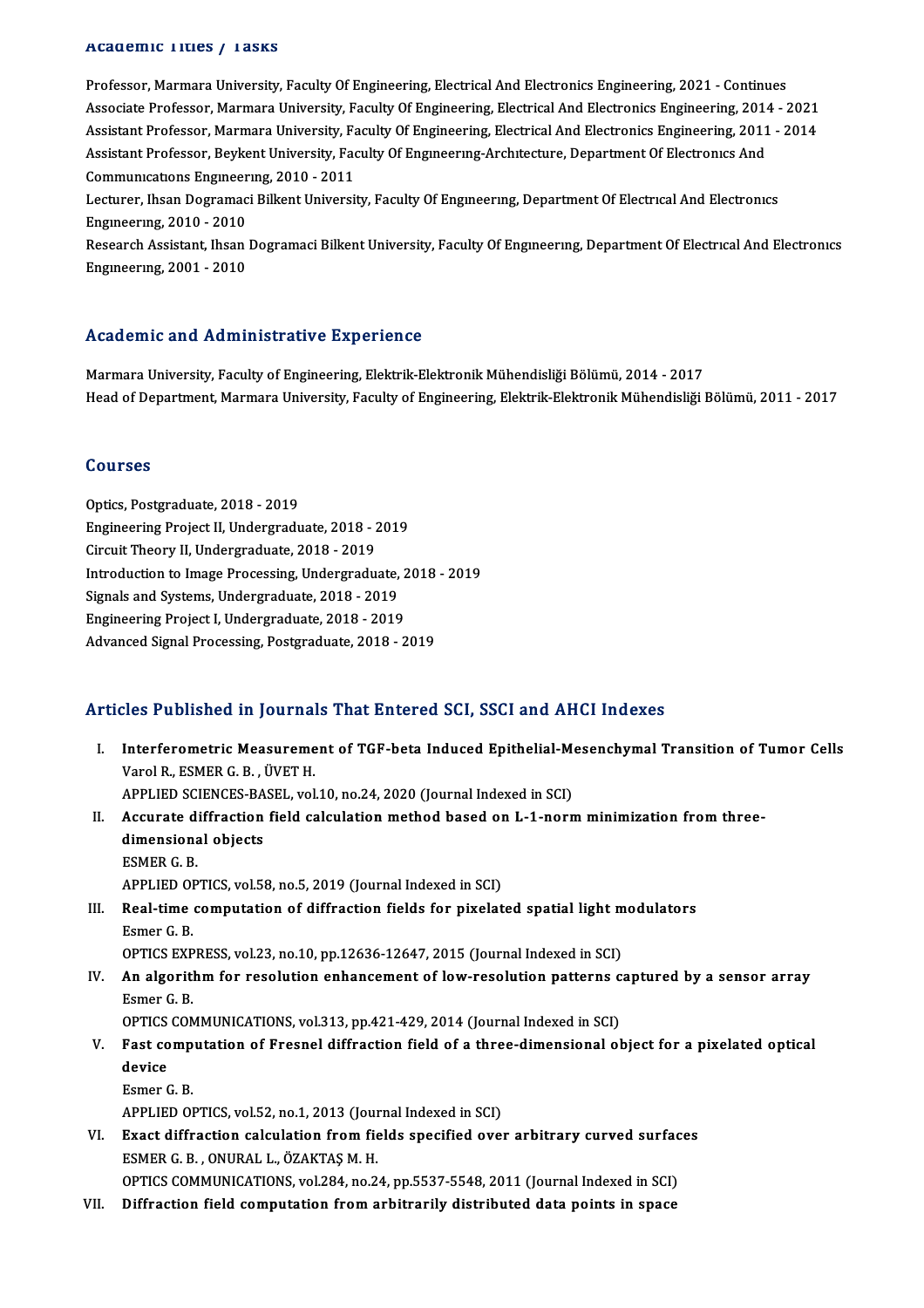ESMERG.B. ,UzunovV.,ONURAL L.,ÖZAKTAŞM.H. ,GotchevA. SIGNAL PROCESSING-IMAGE COMMUNICATION, vol.22, no.2, pp.178-187, 2007 (Journal Indexed in SCI)

# Articles Published in Other Journals

- rticles Published in Other Journals<br>I. Performance Assessment of a Fast and Accurate Scalar Optical Diffraction Field Computation<br>Algorithm Performan<br>Algorithm<br>ESMER C. B Performan<br>Algorithm<br>ESMER G. B.<br><sup>2D. Bosoarch</sup> Algorithm<br>ESMER G. B.<br>3D-Research, vol.4, 2013 (Refereed Journals of Other Institutions)
	-

## Books&Book Chapters

ooks & Book Chapters<br>I. Real-Time Diffraction Field Calculation Methods for Computer-Generated Holograms<br>ESMER C B ESMERG.B.<br>Real-Time<br>ESMERG.B. Real-Time Diffraction Field Calculation Methods for Computer-Generated Holograms<br>ESMER G. B.<br>in: Holographic Materials and Applications, Manoj Kumar, Editor, InTech Open Limited, Londrina, pp.109-126,<br>2019

ESME<br>in: Ho<br>2019<br>Yanar

2019<br>II. Yapay Zeka ve Girişimsel İşlemler ESMERG.B.

in: Sağlık Bilimlerinde Yapay Zeka, Melih Bulut, Nevit Dilmen, Gökhan Bora Esmer, Murat Gezer, Çiğdem Selçukcan ESMER G. B.<br>in: Sağlık Bilimlerinde Yapay Zeka, Melih Bulut, Nevit Dilmen, Gökhan Bora Esmer, Murat Gezer, Çiğdem Selçukc<br>Erol, Leyla Türket Şener, Editor, Çağlayan Kitapevi ve Eğitim Çözümleri Ticaret A.Ş., İstanbul, pp.1

# III. Holographic 3DTV Displays Using Spatial Light Modulators Erol, Leyla Türket Şener, Editor, Çağlayan Kitapevi ve Eğitim Çözümleri Tic<br>Holographic 3DTV Displays Using Spatial Light Modulators<br>metodi k., rositza i., philip b., ESMER G. B. , ONURAL L., john w., REYHAN T.<br>in: Three D in: Three Dimensional Television Capture Transmission Display, Haldun M. Ozaktas, Levent Onural, Editor,<br>Springer, Berlin, pp.529-555, 2008 metodi k., rositza i., philip b., ESMER G. B., ONURAL L., john w., REYHAN T.

# Refereed Congress / Symposium Publications in Proceedings

- efereed Congress / Symposium Publications in Proceedings<br>I. Measurement of Mechanical Response of Cell Membrane to High-Frequency Periodic Stimuli<br>Varel B. Ömereğlu S. Demireali A. ÜVET H. ESMER C. B Veca Gengress 7 by mpesium i ubiteations in<br>Measurement of Mechanical Response of Cell Men<br>Varol R., Ömeroğlu S., Demircali A., ÜVET H., ESMER G. B.<br>Digital Helegraphy and Three Dimonsional Imaging 22 Measurement of Mechanical Response of Cell Membrane to Hig<br>Varol R., Ömeroğlu S., Demircali A., ÜVET H., ESMER G. B.<br>Digital Holography and Three-Dimensional Imaging, 22 - 26 June 2020<br>Interferemetria Measurement of Befres Varol R., Ömeroğlu S., Demircali A., ÜVET H., ESMER G. B.<br>Digital Holography and Three-Dimensional Imaging, 22 - 26 June 2020<br>II. Interferometric Measurement of Refractive Index Change of Tumor Cells Under Electrical F
- Digital Holography and Three-Dimensional Imaging, 22 26 June 2<br>Interferometric Measurement of Refractive Index Change of<br>Varol R., Ömeroğlu S., Yılmaz A., ORUÇ M. E. , ESMER G. B. , ÜVET H.<br>Digital Holography and Three D Interferometric Measurement of Refractive Index Change of Tu<br>Varol R., Ömeroğlu S., Yılmaz A., ORUÇ M. E. , ESMER G. B. , ÜVET H.<br>Digital Holography and Three-Dimensional Imaging, 22 - 26 June 2020<br>Holographie imaging of t
- Digital Holography and Three-Dimensional Imaging, 22 26 June 2020<br>III. Holographic imaging of tumor cells during epithelial-mesenchymal transition Digital Holography and Three-Dimensional Imaging, 22 - 26 June 2020<br>Holographic imaging of tumor cells during epithelial-mesenchymal transition<br>Varol R., ESMER G. B. , Efe O., Ömeroğlu S., Aydemir G., Karadağ A., Meço E., Holographic imaging of tumor cells di<br>Varol R., ESMER G. B. , Efe O., Ömeroğlu S., .<br>Photonics Europe 2020, 6 - 08 April 2020<br>Holographic Imaging of Cancer Cell B. Varol R., ESMER G. B., Efe O., Ömeroğlu S., Aydemir G., K.<br>Photonics Europe 2020, 6 - 08 April 2020<br>IV. Holographic Imaging of Cancer Cell Proliferation<br>Ömeroğlu S. Mege E. Karadağ A. Aydemir G. Varal B. O.
- Photonics Europe 2020, 6 08 April 2020<br>Holographic Imaging of Cancer Cell Proliferation<br>Ömeroğlu S., Meço E., Karadağ A., Aydemir G., Varol R., ORUÇ M. E. , BAŞBINAR Y., ESMER G. B. , ÜVET H.<br>2nd International Cancer Ion Holographic Imaging of Cancer Cell Proliferation<br>Ömeroğlu S., Meço E., Karadağ A., Aydemir G., Varol R., ORUÇ M. E. , BAŞBINAR Y., ESMER<br>2nd International Cancer Ion Channels Congress, İzmir, Turkey, 22 - 24 September 2019 Ömeroğlu S., Meço E., Karadağ A., Aydemir G., Varol R., ORU<br>2nd International Cancer Ion Channels Congress, İzmir, Tur<br>V. Immobilization of CTCs on Silane-Modified Surfaces<br>Ömereğlu S. Mese E. Karadağ A. Aydemir G. Varol B
- 2nd International Cancer Ion Channels Congress, İzmir, Turkey, 22 24 September 2019<br>Immobilization of CTCs on Silane-Modified Surfaces<br>Ömeroğlu S., Meço E., Karadağ A., Aydemir G., Varol R., ORUÇ M. E. , BAŞBINAR Y., ESM Immobilization of CTCs on Silane-Modified Surfaces<br>Ömeroğlu S., Meço E., Karadağ A., Aydemir G., Varol R., ORUÇ M. E. , BAŞBINAR Y., ESMER<br>2nd International Cancer Ion Channels Congress, İzmir, Turkey, 22 - 24 September 20 Ömeroğlu S., Meço E., Karadağ A., Aydemir G., Varol R., ORU<br>2nd International Cancer Ion Channels Congress, İzmir, Tu<br>VI. HOLOGRAPHIC IMAGING OF CELL PROLIFERATION<br>VAROL B. AYDEMİR G. KARADAĞ A. MEGO E. ÖMEROĞLU
- 2nd International Cancer Ion Channels Congress, İzmir, Turkey, 22 24 September 2019<br>HOLOGRAPHIC IMAGING OF CELL PROLIFERATION<br>VAROL R., AYDEMİR G., KARADAĞ A., MEÇO E., ÖMEROĞLU S., ORUÇ M. E. , BAŞBINAR Y., ESMER G. B. HOLOGRAPHIC IMAGING OF CELL PROLIFERATION<br>VAROL R., AYDEMİR G., KARADAĞ A., MEÇO E., ÖMEROĞLU S., ORUÇ M. E. , BAŞBINAR Y., ESMER G. B. , ÜVET H.<br>2nd International Cancer And Ion Channels Congress 2019, İzmir, Turkey, 22 -VA<br>2nd<br>30<br>Vel 2nd International Cancer And Ion Channels Congress 2019, İzmir, Turkey, 22 - 24 September 2019, volumetric extraction of pulmonary blood vessels from computerized tomography scans<br>APIPAS K, ESMER G, P., SİSMAN A, LACİN T,
- 30<br>Volumetric extraction of pulmonary blood vessels from comput<br>ARIBAŞ K., ESMER G. B. , ŞİŞMAN A., LAÇİN T., SARIGÜL N., AYVACIKLI B.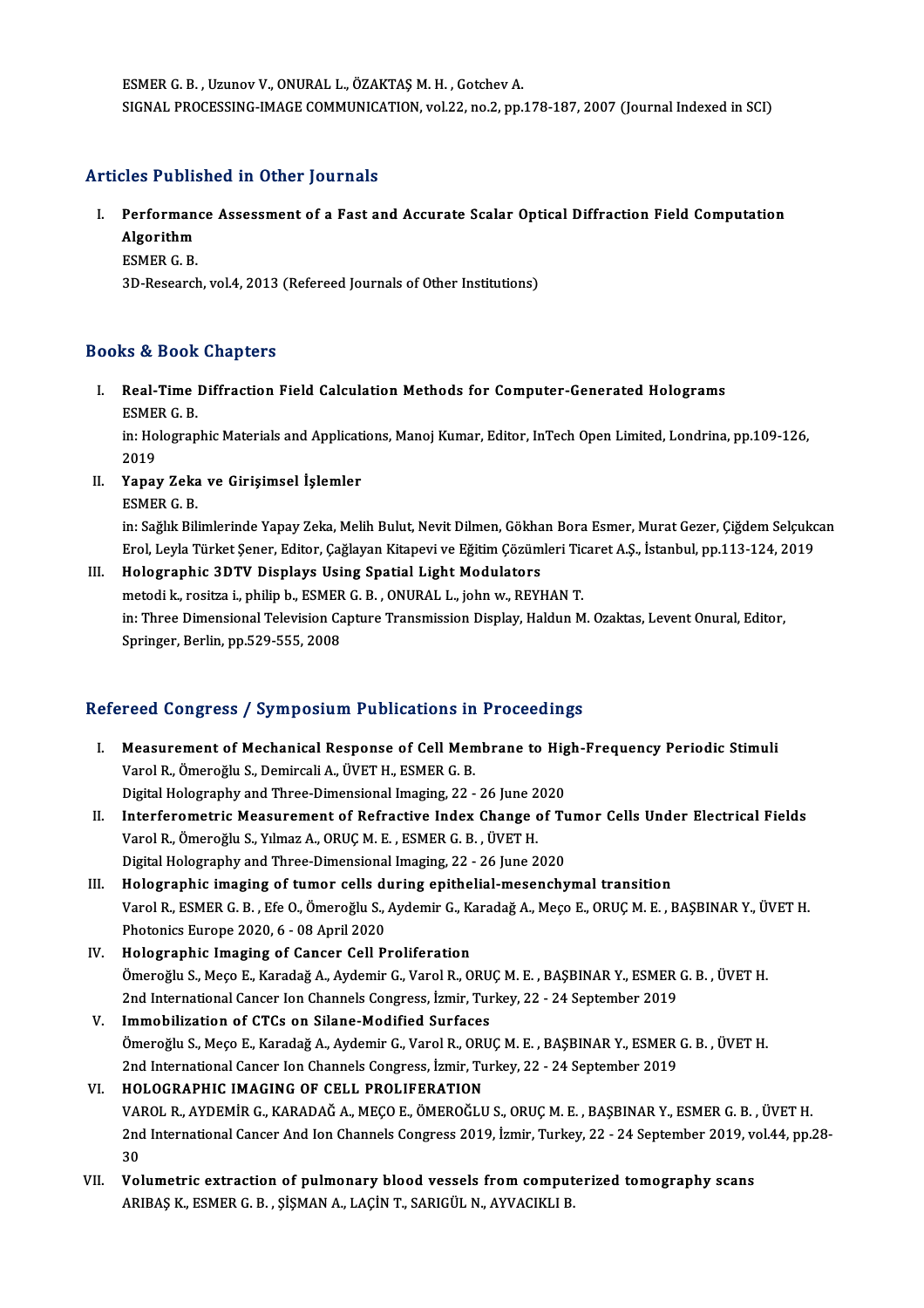2018 26th Signal Processing and Communications Applications Conference (SIU), İzmir, Turkey, 2 - 05 May 2018,<br>Vel.1. pp.1.4 2018 26th Signal<br>vol.1, pp.1-4<br>L1, porm mi

# 2018 26th Signal Processing and Communications Applications Conference (SIU), İzmir, Turkey, 2 - 05 M<br>vol.1, pp.1-4<br>VIII. L1-norm minimization-based accurate diffraction field calculation method emitted by three-<br>dimension vol.1, pp.1-4<br>L1-norm minimizatic<br>dimensional objects<br>ESMEP C-P L1-norm m<br>dimensiona<br>ESMER G. B.<br>Conforence dimensional objects<br>ESMER G. B.<br>Conference on Unconventional Optical Imaging, Strasbourg, France, 22 - 26 April 2018, vol.10677 ESMER G. B.<br>Conference on Unconventional Optical Imaging, Strasbourg, France, 22 - 26 .<br>IX. Computation of exact diffraction field from its distributed samples<br>ESMER C. B Conference<br>Computation<br>ESMER G. B.<br>SPIE Confere Computation of exact diffraction field from its distributed samples<br>ESMER G. B.<br>SPIE Conference on Practical Holography XXXI - Materials and Applications, San-Francisco, Costa Rica, 30 January -<br>01 Eebruary 2017, vol.10127 ESMER G. B.<br>SPIE Conference on Practical I<br>01 February 2017, vol.10127<br>Performance assessment o SPIE Conference on Practical Holography XXXI - Materials and Applications, San-Francisco, Costa Rica, 30 J<br>01 February 2017, vol.10127<br>X. Performance assessment of LUT based diffractionfield calculation method for pixelate 01 February<br>Performan<br>ESMER G. B.<br>Digital Halac Performance assessment of LUT based diffractionfield calculation n<br>ESMER G. B.<br>Digital Holography and 3D Imaging, Heidelberg, Germany, 25 - 28 July 2016<br>Real Time Diffraction Field Calculation Method for Spatial Light Me ESMER G. B.<br>Digital Holography and 3D Imaging, Heidelberg, Germany, 25 - 28 July 2016<br>XI. Real-Time Diffraction Field Calculation Method for Spatial Light Modulators with Pixelated Structure<br>ESMER G. B Digital Holog<br>**Real-Time**<br>ESMER G. B.<br>24th Signal I Real-Time Diffraction Field Calculation Method for Spatial Light Modulators with Pixelated Structu:<br>ESMER G. B.<br>24th Signal Processing and Communication Application Conference (SIU), Zonguldak, Turkey, 16 - 19 May 2016,<br>nn ESMER G. B.<br>24th Signal Processing and Communication Application Conference (SIU), Zonguldak, Turkey, 16 - 19 May 2016,<br>pp.1557-1560 24th Signal Processing and Communication Application Conference (SIU), Zonguldak, Turkey, 16 - 19 May :<br>pp.1557-1560<br>XII. Pikselli Yapıya Sahip Uzamsal I sık Kipleyicileri içinGerçek Zamanlı Kırınım Deseni Hesaplama<br>Vöntom pp.1557-<mark>:</mark><br>Pikselli Y<br>Yöntemi<br>ESMER C Pikselli Yap<br>Yöntemi<br>ESMER G. B.<br>Sinval İslam Yöntemi<br>ESMER G. B.<br>Sinyal İşleme ve Uygulamaları Kurultayı 2016, Turkey, 16 - 19 May 2016 ESMER G. B.<br>Sinyal İşleme ve Uygulamaları Kurultayı 2016, Turkey, 16 - 19 May 2016<br>XIII. Reconstruction of Diffraction Field From Its Samples Distributed Over Space<br>ESMER C. B. Atilia B. BORGGU d ESMERG.B. ,otilia p.,popescu d. Reconstruction of Diffraction Field From Its Samples Distributed Ove<br>ESMER G. B. , otilia p., popescu d.<br>Digital Holography & 3-D Imaging Meeting, Shanghai, China, 24 - 28 May 2015<br>An Itarative Algorithm for Improving Boso ESMER G. B. , otilia p., popescu d.<br>Digital Holography & 3-D Imaging Meeting, Shanghai, China, 24 - 28 May 2015<br>XIV. An Iterative Algorithm for Improving Resolution and Signal to Noise Ratio of Captured Noisy Low<br>Resol Digital Holography & 3-D Imaging Meeting, Shanghai, China, 24 - 28 May 2015<br>An Iterative Algorithm for Improving Resolution and Signal to Noise<br>Resolution Diffraction Fields<br>ESMER G. B. An Iterative<br>Resolution<br>ESMER G. B.<br>Digital Halac Digital Holography and 3D Imaging, 13 - 17 July 2014 ESMER G. B.<br>Digital Holography and 3D Imaging, 13 - 17 July 2014<br>XV. Fast Computation Of Scalar Optical Diffraction Pattern For Pixelated Spatial Light Modulators<br>Femer C. B Digital Holo<br>Fast Comp<br>Esmer G. B.<br>22nd IEEE 9 Fast Computation Of Scalar Optical Diffraction Pattern For Pixelated Spatial Light Modulators<br>Esmer G. B.<br>22nd IEEE Signal Processing and Communications Applications Conference (SIU), Trabzon, Turkey, 23 - 25 April<br>2014, n Esmer G. B.<br>22nd IEEE Signal Processing and Communications Applications Conference (SIU), Trabzon, Turkey, 23 - 25 April<br>2014, pp.224-227 22nd IEEE Signal Processing and Communications Applications Conference (SIU), Trabzon, Turkey, 2<br>2014, pp.224-227<br>XVI. Pikselli Uzamsal Işık Kipleyicileri için Skalar Optik Kırınım Deseninin Hızlı Hesaplanması 2014, pp.224<br>Pikselli Uza<br>ESMER G. B.<br>22. Sinyel L. Pikselli Uzamsal Işık Kipleyicileri için Skalar Optik Kırınım Deseninin Hız<br>ESMER G. B.<br>22. Sinyal I sleme ve Uygulamaları Kurultayı, Trabzon, Turkey, 23 - 25 April 2014<br>Algonithma fon Fast Coloulation of Saalan Optical Di ESMER G. B.<br>22. Sinyal I',sleme ve Uygulamaları Kurultayı, Trabzon, Turkey, 23 - 25 April 2014<br>XVII. Algorithms for Fast Calculation of Scalar Optical Diffraction Field on a Pixelated Display Device<br>ESMER G. B. 22. Sinyal I' sleme ve Uygulamaları Kurultayı, Trabzon, Turkey, 23 - 25 April 2014 Algorithms for Fast Calculation of Sca<br>ESMER G. B.<br>IEEE-Africon2013, 9 - 12 September 2013<br>Performance Assessment of a Fast an XVIII. Performance Assessment of a Fast and Accurate Scalar Optical Diffraction Field Computation<br>Algorithm **IEEE-Africon**<br>**Performan**<br>Algorithm<br>ESMER C P ESMERG.B. Algorithm<br>ESMER G. B.<br>Collaborative Conference on 3D Research 2013, 24 - 28 June 2013<br>Örnekleme Verlerinin Skeler Kırınım Deseninin Değru Hese ESMER G. B.<br>Collaborative Conference on 3D Research 2013, 24 - 28 June 2013<br>XIX. Örnekleme Yerlerinin Skalar Kırınım Deseninin Doğru Hesaplanmasındaki Etkisi<br>ESMER C. P. ONURAL L. ÖZAKTAS M. H Collaborative Conference on 3D Research<br>Örnekleme Yerlerinin Skalar Kırınım<br>ESMER G. B. , ONURAL L., ÖZAKTAŞ M. H.<br>20. Sinvel İslama ve Hygulamaları Kurulta Örnekleme Yerlerinin Skalar Kırınım Deseninin Doğru Hesaplanmasın<br>ESMER G. B. , ONURAL L., ÖZAKTAŞ M. H.<br>20. Sinyal İşleme ve Uygulamaları Kurultayı, Muğla, Turkey, 18 - 20 April 2012<br>Performanse Assessment of A Diffrestio ESMER G. B. , ONURAL L., ÖZAKTAŞ M. H.<br>20. Sinyal İşleme ve Uygulamaları Kurultayı, Muğla, Turkey, 18 - 20 April 2012<br>XX. Performance Assessment of A Diffraction Field Computation Method Based on Source Model 20. Sinyal İşleme ve Uygulamaları Kurultayı, Muğla, Turkey, 18 -<br>Performance Assessment of A Diffraction Field Computa<br>ESMER G. B. , ONURAL L., ÖZAKTAŞ M. H. , vladislav u., atanas g.<br>JEEE 2DTVCon 2008-28 - 20 May 2008 Performance Assessment of A Diffra<br>ESMER G. B. , ONURAL L., ÖZAKTAŞ M. H<br>IEEE-3DTVCon 2008, 28 - 30 May 2008<br>Pessel Eunstians Based Besenstrus XXI. Bessel Functions Based Reconstruction of Non Uniformly Sampled Diffraction Fields IEEE-3DTVCon 2008, 28 - 30 May 2008<br>Bessel Functions Based Reconstruction of Non Uniform<br>vladislav u., ESMER G. B. , atanas g., ONURAL L., ÖZAKTAŞ M. H.<br>JEEE 2DTVCon 2007, 7 - 00 May 2007

Bessel Functions Based Reconstru<br>vladislav u., ESMER G. B. , atanas g., ON<br>IEEE-3DTVCon 2007, 7 - 09 May 2007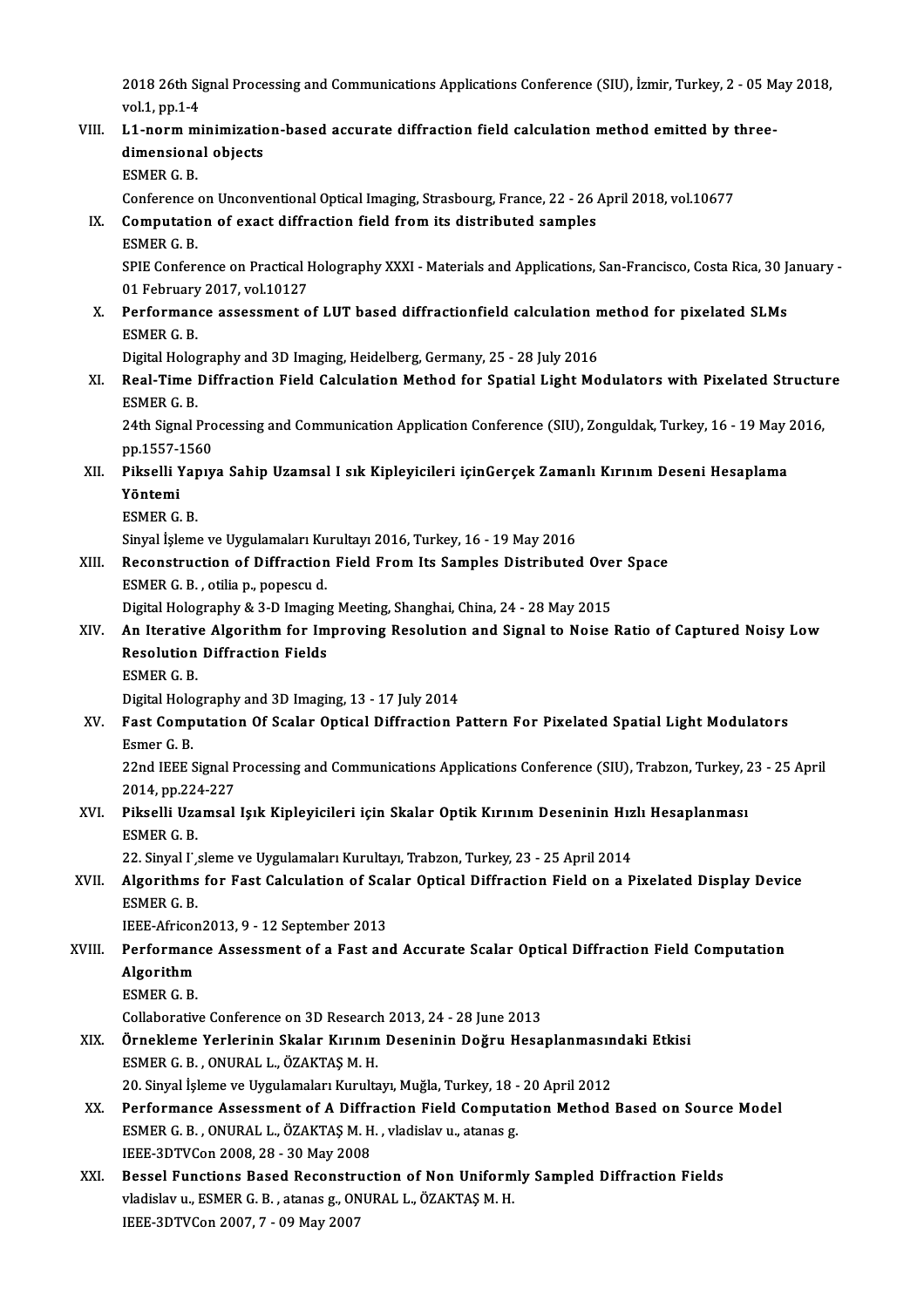| XXII.  | Reconstruction of Scalar Diffraction Field from Distributed Data Points Over 3D Space            |
|--------|--------------------------------------------------------------------------------------------------|
|        | ESMER G. B., ONURAL L., vladislav u., atanas g., ÖZAKTAŞ M. H.                                   |
|        | IEEE-3DTVCon 2007, 7 - 09 May 2007                                                               |
| XXIII. | An algorithm for calculation of scalar optical diffraction due to distributed data over 3D space |
|        | ECMED $\cap$ D ONIIDALL $\overline{O7}$ AVTAC M H otopas $\overline{a}$                          |

- EEE-3DTVCon 2007, 7 09 May 2007<br>An algorithm for calculation of scalar optical<br>ESMER G. B. , ONURAL L., ÖZAKTAŞ M. H. , atanas g.<br>Preseedings of the 2nd Werkshop on Immersive Co An algorithm for calculation of scalar optical diffraction due to distributed data over 3D space<br>ESMER G. B. , ONURAL L., ÖZAKTAŞ M. H. , atanas g.<br>Proceedings of the 2nd Workshop on Immersive Communication and Broadcast S ESMER G. B. , ONURAL L., ÖZAKTAŞ M. H. , atanas g.<br>Proceedings of the 2nd Workshop on Immersive Communication and Broadc<br>Germany, 27 October 2005 - 28 October 2006<br>Signal Processing Problems and Algorithms in Display Side Proceedings of the 2nd Workshop on Immersive Communication and Broadca<br>Germany, 27 October 2005 - 28 October 2006<br>XXIV. Signal Processing Problems and Algorithms in Display Side of 3DTV<br>III USOVE ESMERC R. ÖZAKTAS M.H. ONU
- Germany, 27 October 2005 28 October 2006<br>Signal Processing Problems and Algorithms in Display Side of 3D1<br>ULUSOY E., ESMER G. B. , ÖZAKTAŞ M. H. , ONURAL L., atanas g., vladislavu.<br>JCIP 2006-9 11 October 2006 Signal Processing Problems<br>ULUSOY E., ESMER G. B. , ÖZAKT<br>ICIP 2006, 8 - 11 October 2006<br>Beconstruction of Computer ULUSOY E., ESMER G. B., ÖZAKTAŞ M. H., ONURAL L., atanas g., vladislav u.<br>ICIP 2006, 8 - 11 October 2006<br>XXV. Reconstruction of Computer Generated Holograms by Spatial Light Modulators<br>motodi k. receitro i. ONURALL, ESMER
- ICIP 2006, 8 11 October 2006<br>Reconstruction of Computer Generated Holograms by Spatial Ligh<br>metodik., rossitza i., ONURAL L., ESMER G. B. , REYHAN T., john w., philip b.<br>International Workshop MPCS 2006, 11, 12 September Reconstruction of Computer Generated Holograms by S<br>metodi k., rossitza i., ONURAL L., ESMER G. B. , REYHAN T., john<br>International Workshop, MRCS 2006, 11 - 13 September 2006<br>Non uniform campling and reconstruction of diff metodi k., rossitza i., ONURAL L., ESMER G. B., REYHAN T., john w., phi<br>International Workshop, MRCS 2006, 11 - 13 September 2006<br>XXVI. Non uniform sampling and reconstruction of diffraction field<br>videously at a stage s. E
- International Workshop, MRCS 2006, 11 13 September 2006<br>Non uniform sampling and reconstruction of diffraction<br>vladislav u., atanas g., ESMER G. B. , ÖZAKTAŞ M. H. , ONURAL L.<br>Werkshop en SMMSP/06-2 02 September 2006 Non uniform sampling and reconstruction of<br>vladislav u., atanas g., ESMER G. B. , ÖZAKTAŞ M. H<br>Workshop on SMMSP'06, 2 - 03 September 2006<br>Computation of belegraphic patterns betwe vladislav u., atanas g., ESMER G. B. , ÖZAKTAŞ M. H. , ONURAL L.<br>Workshop on SMMSP'06, 2 - 03 September 2006<br>XXVII. Computation of holographic patterns between tilted planes<br>ESMER G. B. . ONURAL L. Workshop on SMMSP'06, 2 - 03 September 2006

# Computation of holographic patterns between tilted planes<br>ESMER G. B. , ONURAL L.<br>Holography 2005: International Conference on Holography, Optical Recording, and Processing of Information,<br>Varne, Bulgaria.21, 25 May 2005 ESMER G. B. , ONURAL L.<br>Holography 2005: International Co<br>Varna, Bulgaria, 21 - 25 May 2005<br>Simulation of scalar ontical dif Holography 2005: International Conference on Holography, Optical Recording, and Pr<br>Varna, Bulgaria, 21 - 25 May 2005<br>XXVIII. Simulation of scalar optical diffraction between arbitrarily oriented planes<br>ESMER C. B. ONURAL I

Varna, Bulgaria, 21 - 25 May 2005<br>Simulation of scalar optical diffraction between arbitrarily oriented planes<br>ESMER G. B. , ONURAL L. Simulation of scalar optical diffraction between arbitrarily oriented planes<br>ESMER G. B. , ONURAL L.<br>Control, Communications and Signal Processing, 2004. First International Symposium on, Hammamet, Tunisia, 21 -<br>24 Marsh 2 ESMER G. B. , ON<br>Control, Commu<br>24 March 2004<br>Hologram Simi 24 March 2004<br>XXIX. Hologram Simülatörü

ESMERG.B. ,ONURAL L.

11.Sinyal İşleme ve İletişimUyugulamalarıKurultayı, İstanbul,Turkey,18 -20 June 2003,pp.487-490

### Supported Projects

EsmerG.B. ,LaçinT.,TUBITAKProject,YaşayanAnatomi,2018 -2020 Esmer G. B. , Laçin T., TUBITAK Project, Yaşayan Anatomi, 2018 - 2020<br>Esmer G. B. , Laçin T., TUBITAK Project, Yaşayan Anatomi, 2018 - 2020<br>Görüntüleme vöntemi kullanarak ölsen belegrefik tek bücre görüntüleme tekniği, 201 Esmer G. B. , Laçin T., TUBITAK Project, Yaşayan Anatomi, 2018 - 2020<br>Esmer G. B. , TUBITAK Project, Dolaşımdaki kanserli hücrelerin mekanik sertlik yapısındaki değ<br>görüntüleme yöntemi kullanarak ölçen holografik tek hücre Esmer G. B. , TUBITAK Project, Dolaşımdaki kanserli hücrelerin mekanik sertlik yapısınd<br>görüntüleme yöntemi kullanarak ölçen holografik tek hücre görüntüleme tekniği, 2017<br>Laçin T., Esmer G. B. , TUBITAK Project, Volümetri görüntüleme yöntemi kullanarak ölçen holografik tek hücre görüntüleme tekniği, 2017 - 2020<br>Laçin T., Esmer G. B. , TUBITAK Project, Volümetrik 3 Boyutlu Navigasyon, 2017 - 2018<br>Esmer G. B. , Project Supported by Higher Edu Laçin T., Esmer G. B. , TUBITAK Project<br>Esmer G. B. , Project Supported by High<br>Kalitesinin İyileştirilmesi, 2015 - 2017<br>Esmer G. B. , TUBITAK Project, Carsek EsmerG.B. ,TUBITAKProject,GerçekZamanlıÜçBoyutluHolografikGörüntüleme İçinYeniYöntemler,2013 -2015 Kalitesinin İyileştirilmesi, 2015 - 2017<br>Esmer G. B. , TUBITAK Project, Gerçek Zamanlı Üç Boyutlu Holografik Görüntüleme İçin Yeni Yöntemler, 2013 - 2015<br>Esmer G. B. , Project Supported by Higher Education Institutions, St Esmer G. B. , TUBITAK Project, Gerçek Z<br>Esmer G. B. , Project Supported by High<br>Ortamında Oluşturulması, 2012 - 2013<br>Esmer G. B. , Onural J., EB7 Project, Bea Esmer G. B. , Project Supported by Higher Education Institutions, Stereo Görüntülerden Üç Boyutlu Nesnelerin Bilgisayar<br>Ortamında Oluşturulması, 2012 - 2013<br>Esmer G. B. , Onural L., FP7 Project, Real 3D Digital holography Ortamında Oluşturulm<br>Esmer G. B. , Onural I<br>display, 2008 - 2011<br>Esmer G. B. , Onural I Esmer G. B. , Onural L., FP7 Project, Real 3D Digital holography for 3D and 4D real world objects capture processing and<br>display, 2008 - 2011<br>Esmer G. B. , Onural L., FP6 Project, Integrated Three Dimensional Television Ca display, 2008 - 2011<br>Esmer G. B. , Onural L., FP6 Project, Integrated Three Dimensional Television Capture Transmission and Display, 2004 -<br>2008

#### Patent

Patent<br>Üvet H., Baskın Y., Esmer G. B. , Oruç M. E. , Akustik Modül İçeren Bir Dijital Hologram Görüntüleme Cihazı, Patent,<br>CHAPTER G Physics, The Invention Beseuree Number: 2020/20477, Jaitial Besistration, 2020 r acente<br>Üvet H., Baskın Y., Esmer G. B. , Oruç M. E. , Akustik Modül İçeren Bir Dijital Hologram Görüntüle<br>CHAPTER G Physics, The Invention Recourse Number: 2020/20477 , Initial Registration, 2020<br>Lacin T. Esmer G. B. Arr Üvet H., Baskın Y., Esmer G. B. , Oruç M. E. , Akustik Modül İçeren Bir Dijital Hologram Görüntüleme Cihazı, Paten<br>CHAPTER G Physics, The Invention Recourse Number: 2020/20477 , Initial Registration, 2020<br>Laçin T., Esmer G